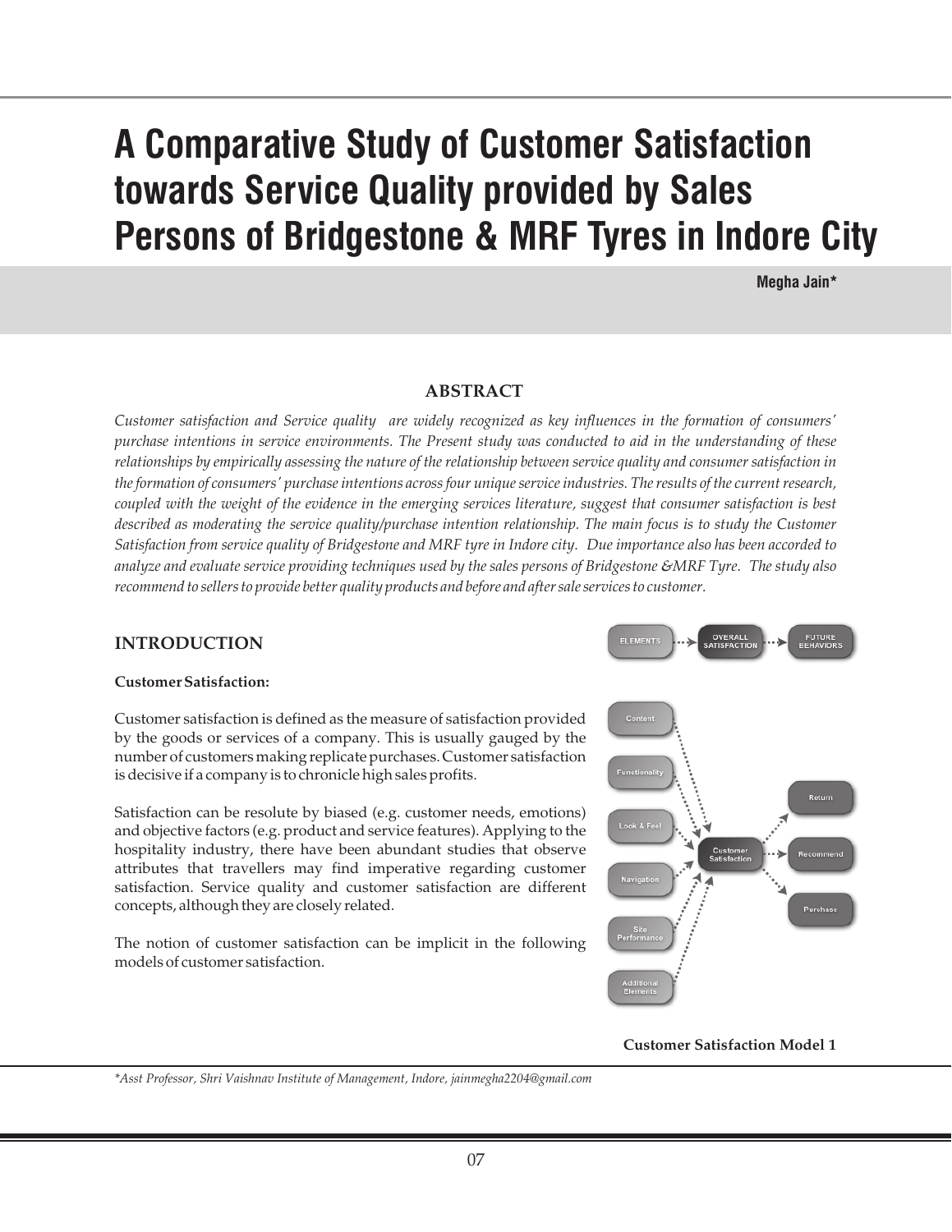

## **Customer Satisfaction Model 2**

## **SERVICE QUALITY**

Service quality is habitually conceptualized as the comparison of service expectations with real performance perceptions (Zeithaml et. al., 1990). Shoemaker defines service quality as a service doing what it was meant to do. Parasuraman et al (1985), and Watson et al (1998) addition that it is the customer's subjective assessment that the service they are receiving is the service that they expected. Service quality is a role of the divergence scores or gaps between expectations and perceptions and these gaps include;

- 1. Actual consumer expectations and management's belief of what consumer's desire.
- 2. Management's beliefs and the actual stipulation of the service
- 3. What is delivered and hence experienced by the consumer/what consumers were led to anticipate by external communication (Parasuraman et al, 1985)
- 4. What has been precise and what is actually delivered.

A service is a package of satisfactions (Zikmund& D'Amico, 1993). He however defined a service descriptively as an assignment or instrumental activity performed for a consumer and or a consummator movement involving consumer participation such as wages but not ownership of an organization's product or facilities. Services are growing even faster in the world economy, making up a quarter of the value of all super trade (Kotler and Armstrong, 2001). Whether a good or service, all products deliver a bundle of benefits to the consumer. Whereas consumers derive reimbursement from the goods themselves, service benefits are delivered through the experience that is created for consumers, for example, the restaurant experience (Hopkins et al., 2005). They contend that research has identified four main components that sway consumers' service experiences; contact personnel, other consumers, the service scope and the invisible organization and systems (Langeard et al., 1981). Services account for over ¼ of world trade (Keegan, 1995).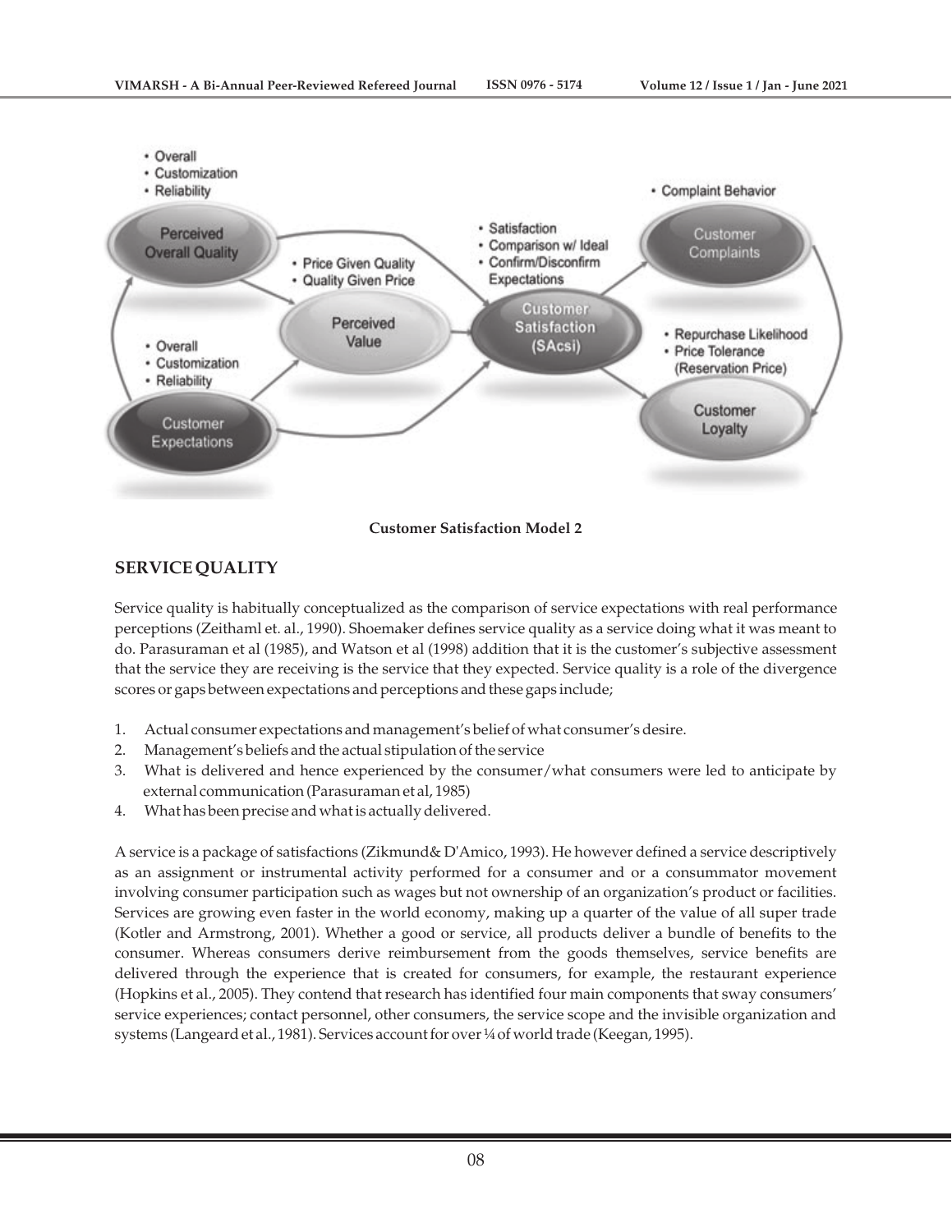#### **Relationship between Service Quality and Customer Satisfaction**

Service quality and customer satisfaction are widely documented as key influences in the formation of consumers' purchase intentions in service environments. However, a review of the existing literature suggests that the explicit nature of the relationship between these imperative constructs in the determination of consumers' purchase intentions continues to elude marketing scholars (Bitner and Hubbert 1994; Bolton and Drew 1994; Gronroos 1993; Rust and Oliver 1994). The study reported here was designed to aid in the sympathetic of these relationships by empirically assessing the nature of the relationship between service quality and consumer satisfaction in the formation of consumers' purchase intentions across four unique service industries. The results of the current research, coupled with the weight of the evidence in the emerging services literature, suggest that consumer satisfaction is best described as moderate to the service quality/purchase intention relationship.

## **REVIEW OF LITERATURE**

Knutson, Stevens, Wullaert, Patton and Yokoyama (2010)"A generic instrument might do in defining and measuring service quality" In 2010, Knuston, Wullaert, Patton & Yokoyama drafted LODGSERV to develop on what a generic instrument might do in crucial and measuring service quality, specifically for lodging properties. Among the five dimensions, reliability was found to be the most imperative of the five dimensions for lodging consumers followed, in ranking, by assurance, responsiveness, tangibles, and empathy (Knutson, Stevens, Wullaert, Patton and Yokoyama, 2010).

Hanrahan, (2014)"The propagation of look-alike products in many sectors, coupled with escalating competition and more demanding customers, have made service excellence" Understanding and improving service quality: A literature review and research agenda The proliferation of look-alike products in many sectors, coupled with escalating competition and more demanding customers, have made service fineness one of the key marketing tools for achieving competitive differentiation and fostering customer loyalty. Service quality continues to occupy the center stage in the marketing arena even as an emergent number of companycustomer exchanges through traditional canals are being replaced by Internet-based transactions and ecommerce. For instance, a survey of Internet shoppers revealed customer service to be the top-most determinant of repeat visits to websites (Hanrahan, 2014).

Wu, Goh, Lin, and Chen (2009) "Customer perceptions of service quality and identified the differences in customer perceived service quality" In 2009, Wu, Goh, Lin and Chen conducted a study in measuring service quality in a mid-price multi-unit Chinese restaurant using the DINESERV instrument. The authors evaluated the customer perceptions of service quality and identified the differences in customer perceived service quality between lunch and dinner and between new customers and expected customers (Wu, Goh, Lin, and Chen, 2009).

Kim, McCahon, and Miller 2009) "The study attempts to evaluate customers' perceptions of service quality in a chain-operated steakhouse using the modified DINESERV instrument" Kim, McCahon, and Miller (2009) also conducted a study to validate five dimensions of the DINESERV instrument in Korean casual dining restaurants and explored the differences in perceived service quality by a restaurant. It is also conjectured that perceived service quality differs based upon the individuality of the patrons. The present study attempts to evaluate customers' perceptions of service quality in a chain-operated steakhouse using a tailored DINESERV instrument. Results can be compared to the results of previous studies.

### **OBJECTIVES OF THE STUDY**

- 1. To study the Customer Satisfaction from service quality of Bridgestone and MRF Tyres in Indore city.
- 2. To analyze and evaluate service providing techniques used by the salespersons of Bridgestone & MRF Tyres.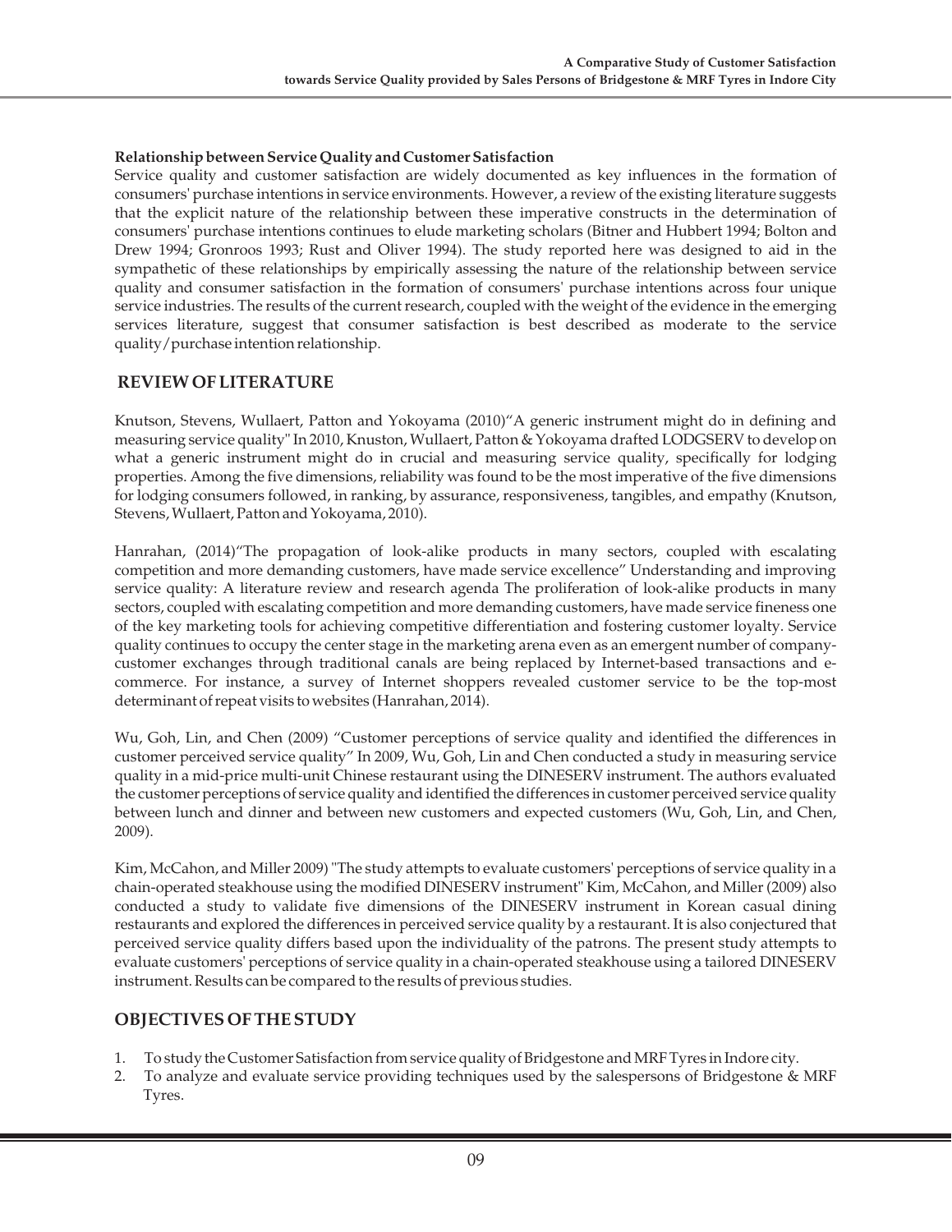- 3. To assess the levels of service quality of Bridgestone & MRF.
- 4. To recommend the sellers to provide better quality products and before and after-sale services to customers.

### **RESEARCH METHODOLOGY**

#### **Sampling area:**

The study is conducted in two branches of Bridgestone and MRF Tyre in the Indore area

#### **Sample size:**

A sample size of 150 customers of each Bridgestone and MRF Tyre was selected randomly.

#### **Tools for data collection:**

Personal interview method was applied for data collection from the respondent in Indore with the help of an interview schedule and the use of a structured questionnaire.

#### **Tools for data analysis:**

The plausible statistical tools used for analyzing data collected by the use of questionnaire are percentage analysis, paired T-Test, Correlation and Graphical Representation method.

With regards to your most recent experience with [COMPANY], was the quality of customer service you received

| <b>Valid</b> | <b>Frequency</b> | Percent | <b>Valid Percent</b> | <b>Cumulative Percent</b> |
|--------------|------------------|---------|----------------------|---------------------------|
|              |                  |         |                      |                           |
| <b>SD</b>    | $\overline{2}$   | 8.0     | 8.0                  | 8.0                       |
| D            | 3                | 12.0    | 12.0                 | 20.0                      |
| N            | 8                | 32.0    | 32.0                 | 52.0                      |
| A            | 6                | 24.0    | 24.0                 | 76.0                      |
| <b>SA</b>    | 6                | 24.0    | 24.0                 | 100.0                     |
| Total        | 25               | 100.0   | 100.0                |                           |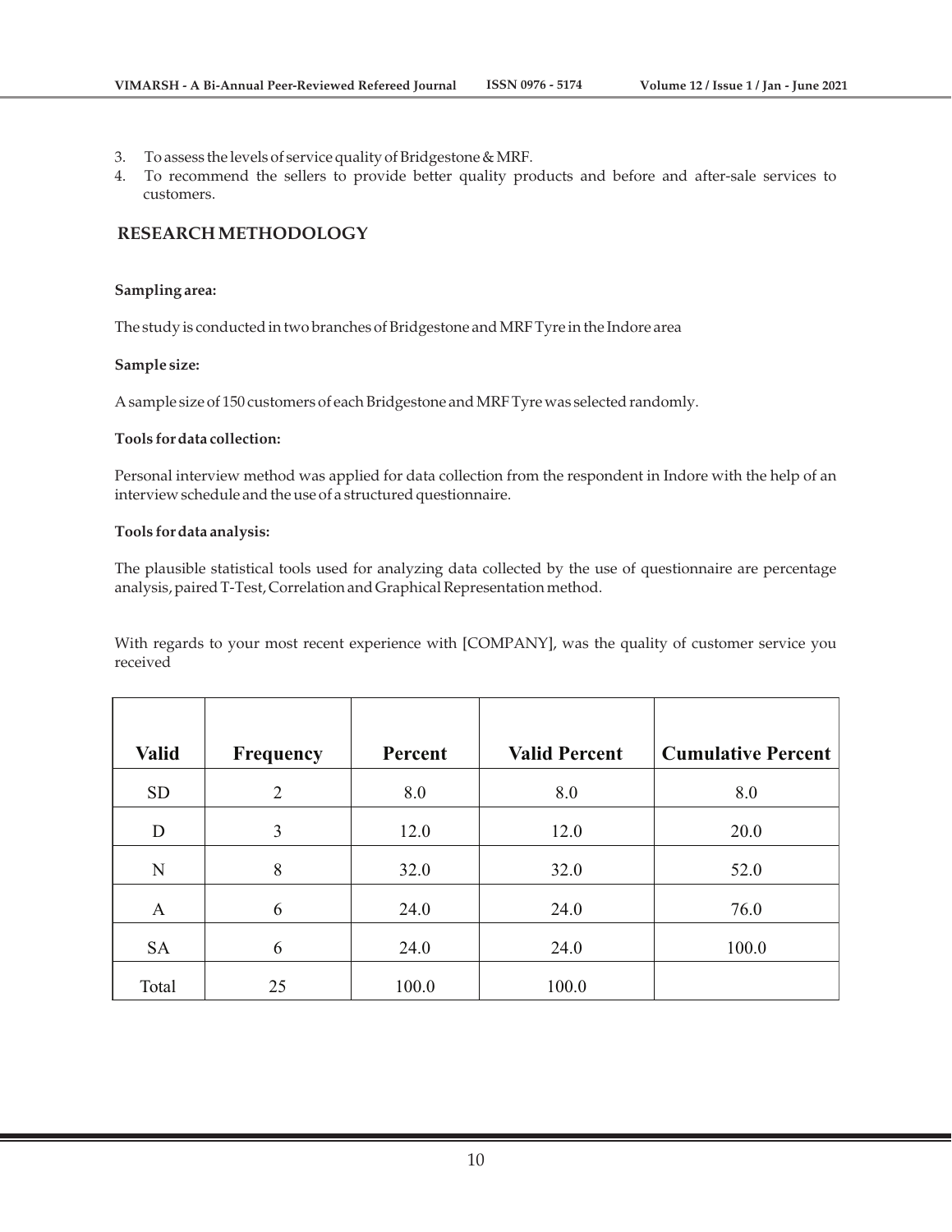## Quality of customer service you received



#### **Result**

Out of 25 respondents of MRF customers 24% respondents agree, 24% respondents strongly agree and 32% respondents are neutral, 12% respondents disagreed strongly 8% towards the quality of customer service you received is critical to make a repeat purchase of an unknown product.

#### **Interpretation**

On the basis of contact with the people, this observes (24%+24%) 48% respondents agree or strongly agree and 28% respondents are neutral the research originates people are most purchase of an unknown product. But 20% of people are not interested in the quality of customer service they received. Overall, how would you rate your customer service?

| <b>Valid</b> | <b>Frequency</b> | Percent | <b>Valid Percent</b> | <b>Cumulative Percent</b> |
|--------------|------------------|---------|----------------------|---------------------------|
| <b>SD</b>    | 5                | 20.0    | 20.0                 | 20.0                      |
| D            | $\overline{7}$   | 28.0    | 28.0                 | 48.0                      |
| N            | 6                | 24.0    | 24.0                 | 72.0                      |
| A            | 6                | 24.0    | 24.0                 | 96.0                      |
| <b>SA</b>    |                  | 4.0     | 4.0                  | 100.0                     |
| Total        | 25               | 100.0   | 100.0                |                           |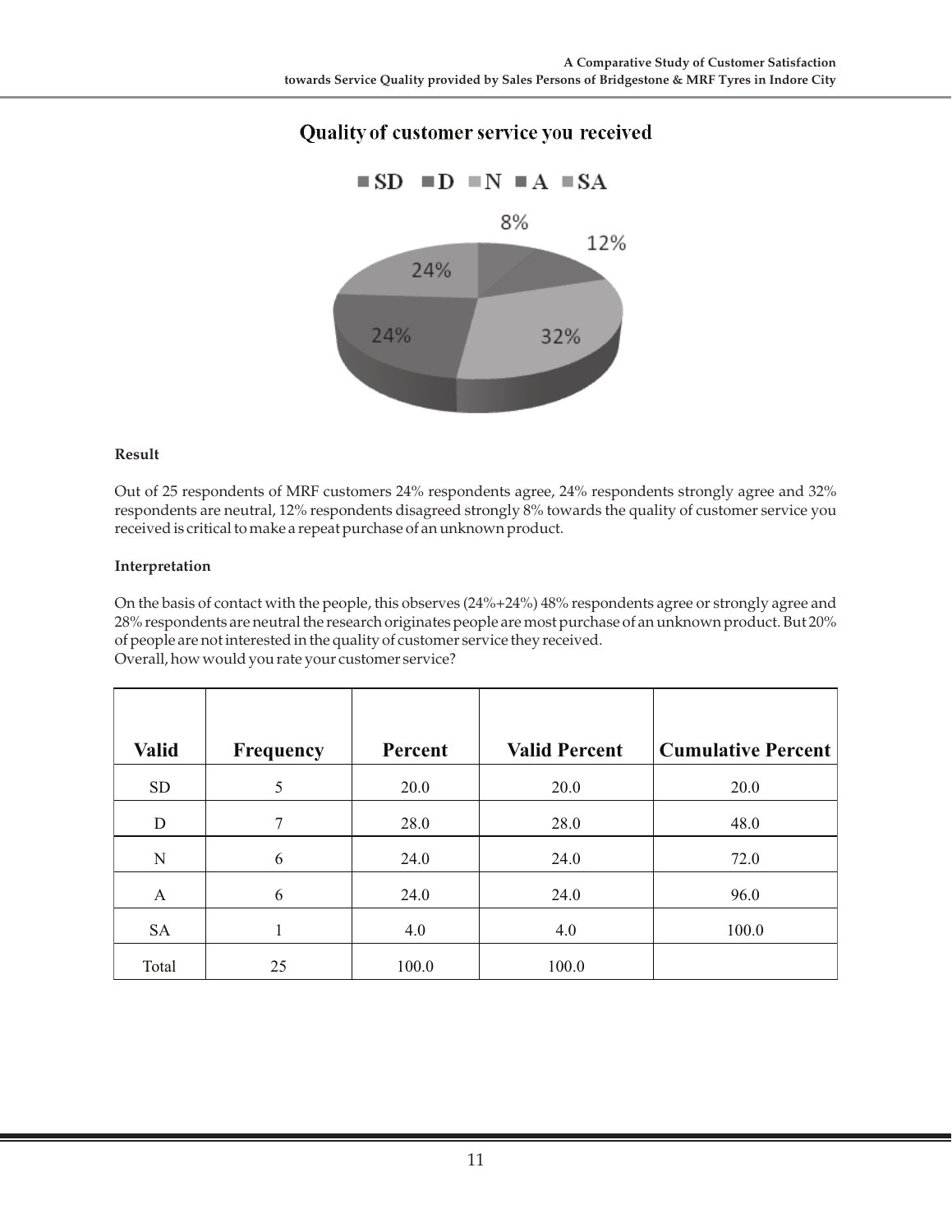## **Customer service**





#### **Result**

Out of 25 respondents strongly disagree 20% and disagree 28%, neutral is 24% respondents, 24% agree, and 4% respondents are strongly agreed with most of the customer service.

#### **Interpretation**

As per the research mostly (24% +4%) 28%, 24% of customers believe in neutral and agree on how would they rate their customer service consumers or customer choice and magnetize the product or services.

We are always looking to improve our services to you, so any comments or suggestions you might have are greatly accepted.

| <b>Valid</b> | <b>Frequency</b> | Percent | <b>Valid Percent</b> | <b>Cumulative Percent</b> |
|--------------|------------------|---------|----------------------|---------------------------|
| <b>SD</b>    | 5                | 20.0    | 20.0                 | 20.0                      |
| D            | 5                | 20.0    | 20.0                 | 40.0                      |
| N            | $\overline{3}$   | 12.0    | 12.0                 | 52.0                      |
| A            | 5                | 20.0    | 20.0                 | 72.0                      |
| <b>SA</b>    | 7                | 28.0    | 28.0                 | 100.0                     |
| Total        | 25               | 100.0   | 100.0                |                           |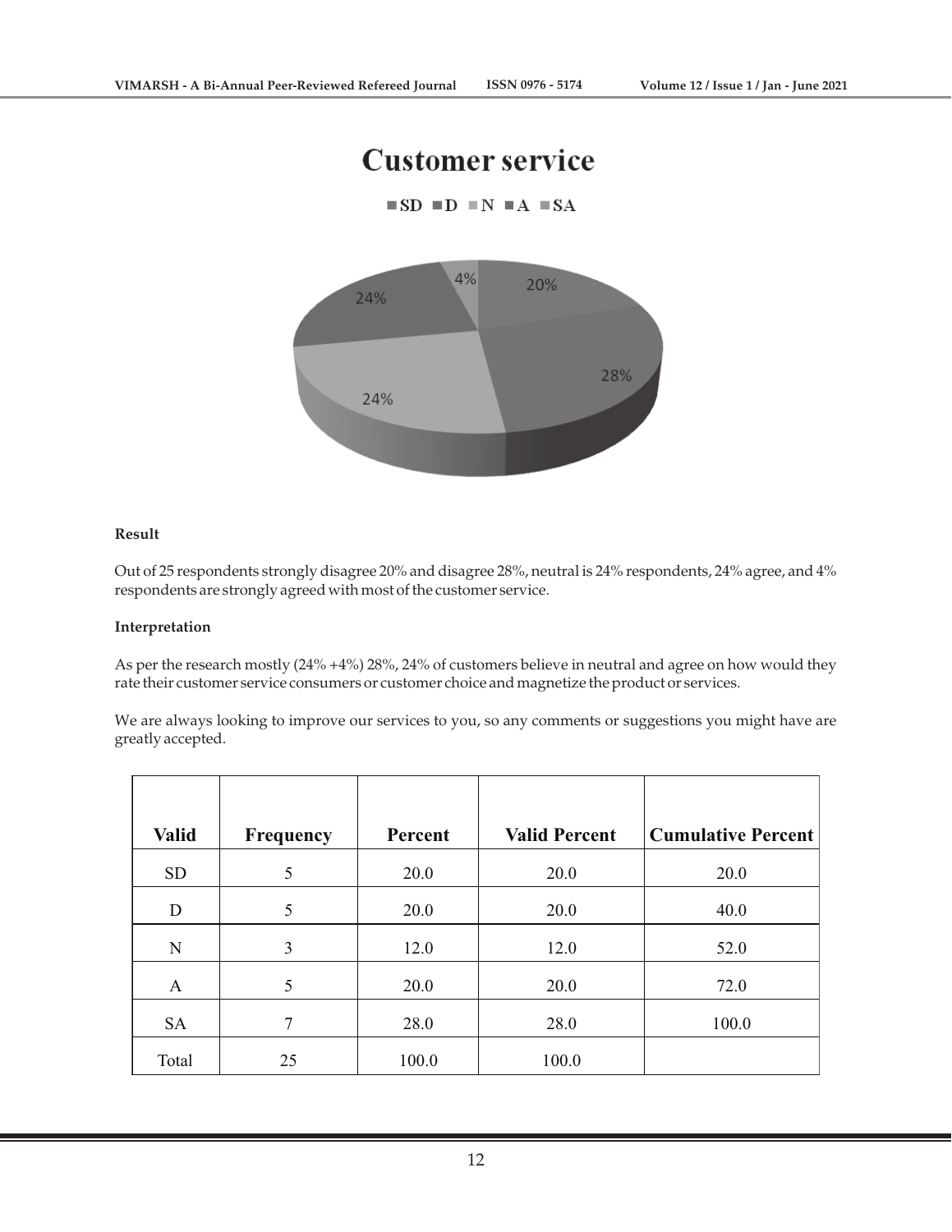## looking to improve our services to you

 $\blacksquare$  SD  $\blacksquare$  D  $\blacksquare$  N  $\blacksquare$  A  $\blacksquare$  SA



**Result**

Out of 25 respondents strongly disagree 20% and disagree 20%, 12% are neutral respondents, 20% agree, and 28% respondents strongly agreed towards always looking to improve company's services towards them.

#### **Interpretation**

As per the research mostly (28%+20%) 48%, 12% customers are considered neutral and agree are always looking to improve our services to you, so any comments or suggestions you might have are greatly accepted point of view most important for the consumers or customer choice and attract the product or services.

| <b>Valid</b> | <b>Frequency</b> | Percent | <b>Valid Percent</b> | <b>Cumulative Percent</b> |
|--------------|------------------|---------|----------------------|---------------------------|
| <b>SD</b>    | 2                | 8.0     | 8.0                  | 8.0                       |
| D            | 5                | 20.0    | 20.0                 | 28.0                      |
| N            | 7                | 28.0    | 28.0                 | 56.0                      |
| A            | 5                | 20.0    | 20.0                 | 76.0                      |
| <b>SA</b>    | 6                | 24.0    | 24.0                 | 100.0                     |
| Total        | 25               | 100.0   | 100.0                |                           |

#### **How would you rate the product (Tyre)?**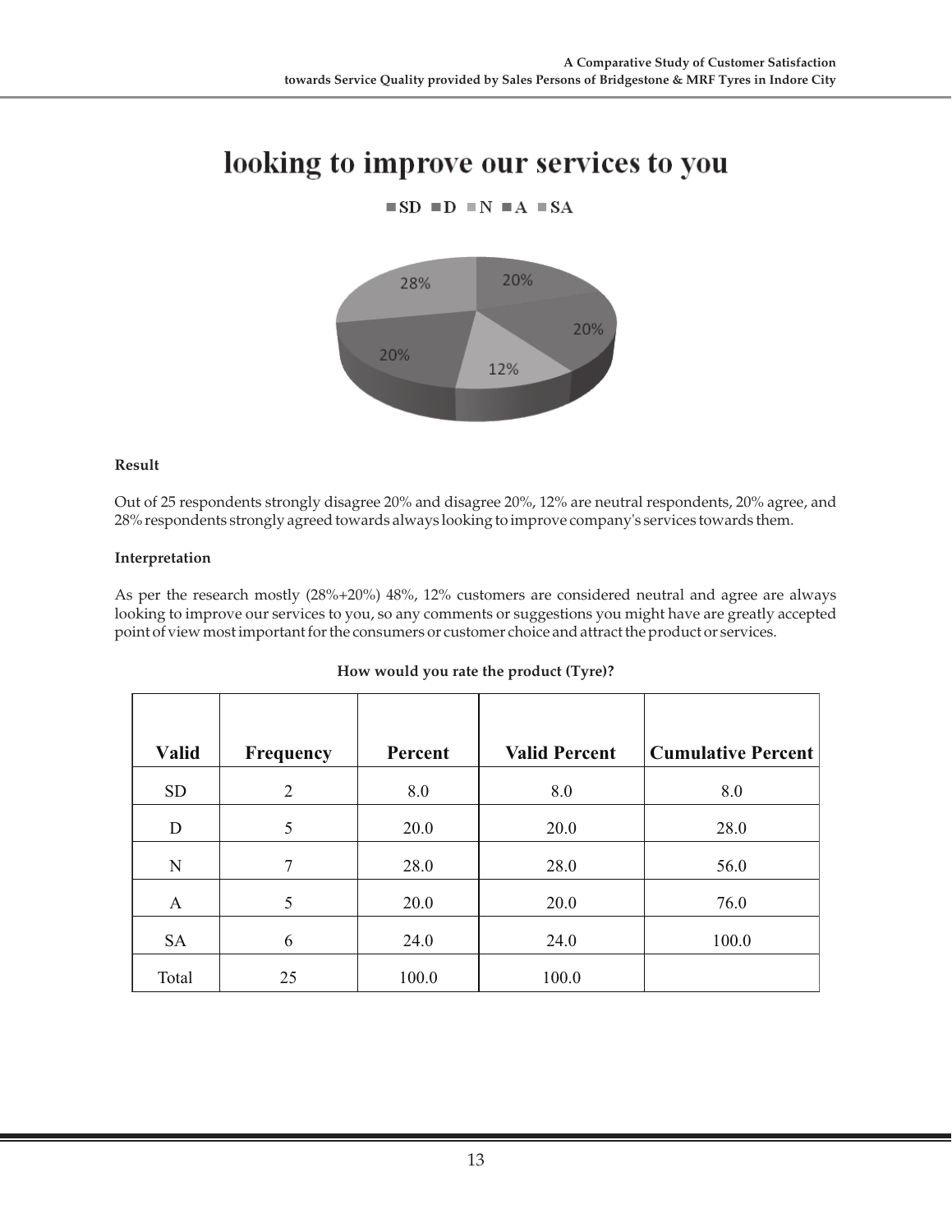## How would you rate product (Tire)

 $\blacksquare$  SD  $\blacksquare$  D  $\blacksquare$  N  $\blacksquare$  A  $\blacksquare$  SA



#### **Result**

Out of 25% of respondents strongly disagree and disagree i.e. 28%, neutral are 28% respondents, 20% agree, and 24% respondents are strongly agreed towards How would you rate product (Tyre).

#### **Interpretation**

As per the research mostly (24%+20%) 44%, 28% of customers believe in neutral and agree because the sales promotion and service quality is the best way to generate demand and production, sales volume of the product. Same customers are not content on the customer satisfaction criteria.

| <b>S.N.</b> | <b>ATTRIBUTES</b>                                               | <b>MRF</b> Tyre | <b>BRIDGESTONE Tyre</b> |
|-------------|-----------------------------------------------------------------|-----------------|-------------------------|
|             | Age                                                             | $25-30$ year    | $25-30$ year            |
| 2           | Monthly income                                                  | 40-Above        | 20000-30000             |
| 3           | The salesperson was<br>very informed and<br>understood my needs | Neutral         | Neutral                 |
| 4           | The salesperson dealt<br>with my enquiry<br>professionally      | Agree           | Agree                   |

#### **Comparative Table of MRF & Bridgestone Tyres**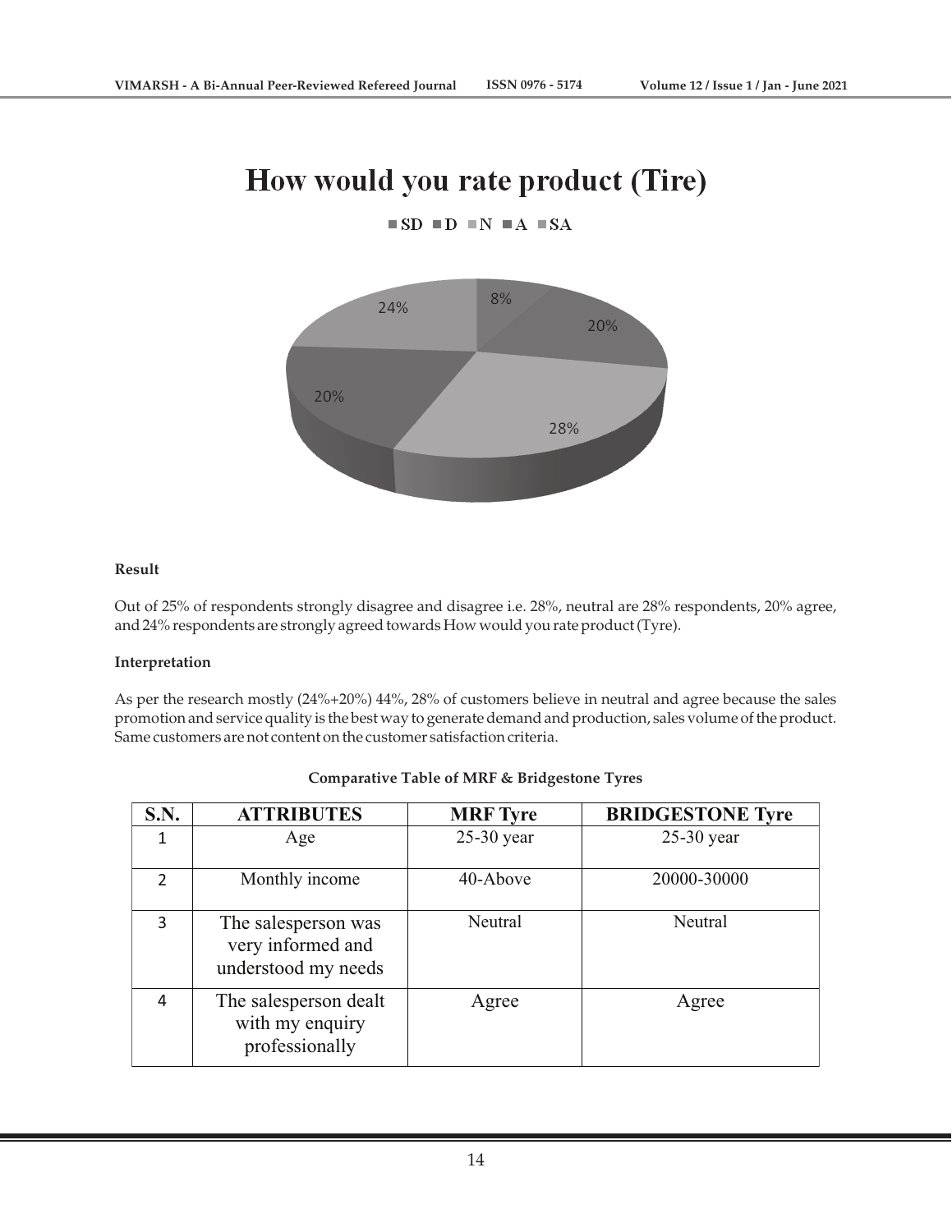| 5  | Quality gift offers or<br>Price discounts forever<br>motivate the customer to<br>shift from one brand to<br>another.                     | Agree                             | Neutral                |
|----|------------------------------------------------------------------------------------------------------------------------------------------|-----------------------------------|------------------------|
| 6  | With regards to your<br>most recent experience<br>with [COMPANY], was<br>the quality of customer<br>service you received                 | Neutral                           | Strongly agree         |
| 7  | Overall, how would you<br>rate your customer<br>service?                                                                                 | Agree & Strongly<br>agree         | Neutral                |
| 8  | We are always looking<br>to improve our services<br>to you, so any comments<br>or suggestions you<br>might have are greatly<br>accepted. | Strongly agree                    | Agree & Strongly agree |
| 9  | How would you rate<br>product (Tyre)                                                                                                     | Neutral                           | Agree                  |
| 10 | Warranty                                                                                                                                 | Disagree                          | <b>Neutral</b>         |
| 11 | Discount                                                                                                                                 | Agree                             | Agree & Strongly agree |
| 12 | Replacement facility                                                                                                                     | Agree & Strongly<br>agree         | Agree                  |
| 13 | Offers                                                                                                                                   | Neutral                           | Agree & Strongly agree |
| 14 | Price                                                                                                                                    | Disagree and<br>Strongly disagree | Strongly agree         |
| 15 | Finishing                                                                                                                                | Agree                             | Agree                  |
| 16 | Brand image                                                                                                                              | Agree                             | Neutral                |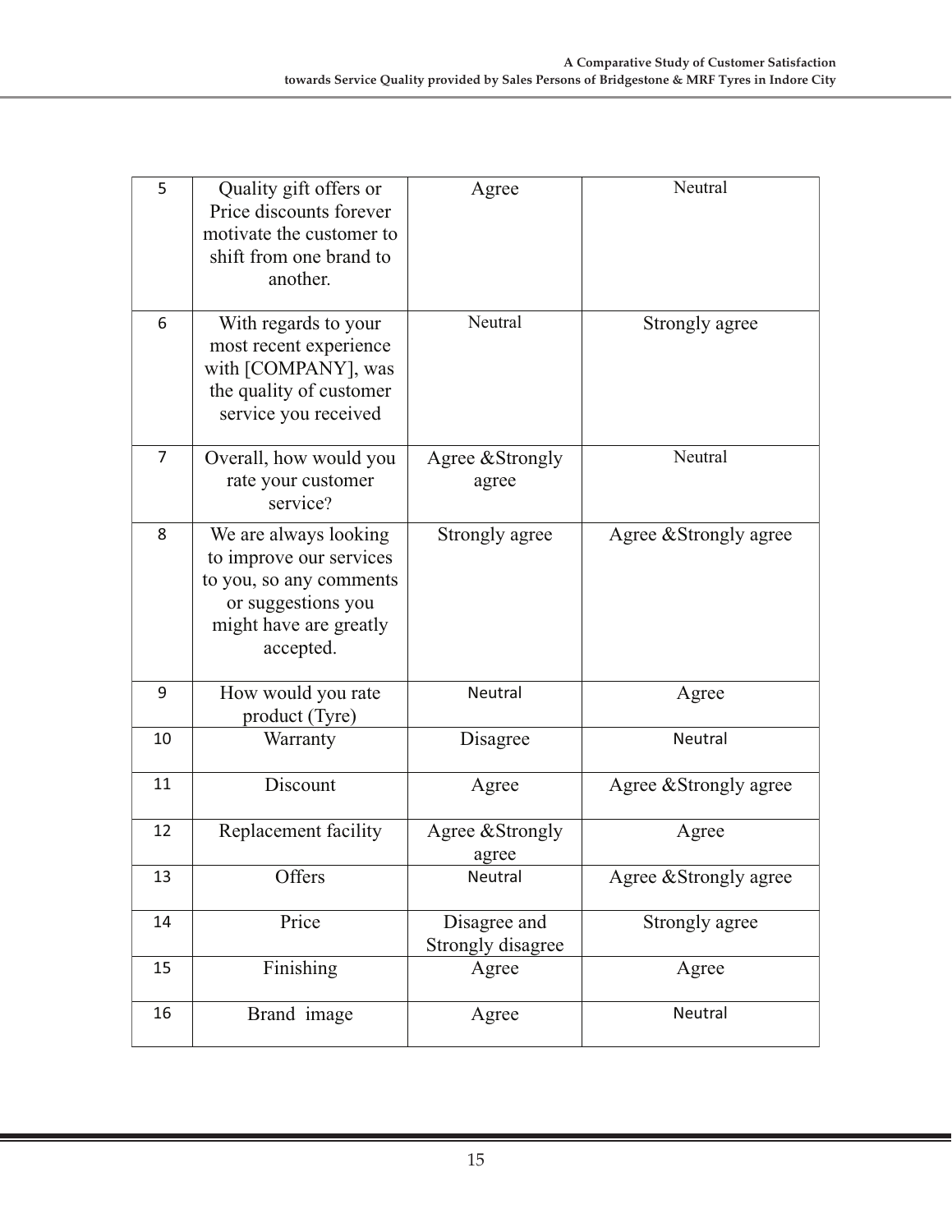#### **FORMULATION OF HYPOTHESIS**

To prove the overall research work done and result drawn by percentage analysis and graphical representation method hypothesis have been formulated and testing of hypothesis is done by (SPSS) software by applying the paired t-test.

#### **(1) Null hypothesis (H°):-**

There is no significant difference level between the customer satisfaction toward the attributes of service quality of MRF &Bridgestone Tyre.

#### (2) Alternative hypothesis (H<sup>1</sup>):-

There is a significant difference level between the customer satisfaction toward the attributes of service quality of MRF & Bridgestone Tyre.

On applying the paired t-test in the table of paired sample statics it can be seen that there is no significant difference between the mean and standard deviation of each attribute taken as customer satisfaction level toward service quality of MRF &Bridgestone Tyre.

Paired sample t-test table is representing the value of (t) for each attribute taken as major to complete the satisfaction level of customers toward service quality of MRF &Bridgestone Tyre at 24 degrees of freedom(n-1=25-1=24) at 95% confidence level and 5%(0.05) level of significance, mean (P) value = 0.05 the significance level has been shown by table further surveillance of table indicates that most of the value (0.05) hence it can be said that  $(H^{\circ})$  null hypothesis has been accepted and  $(H^1)$  is rejected which mean there is no significant.

#### **(1) Null hypothesis (H°):-**

There is no significant difference level between the customer satisfaction toward the attributes of service quality of MRF &Bridgestone Tyre

(2) Alternative hypothesis (H<sup>1</sup>):- There is a significant difference level between the customer satisfaction toward the attributes of service quality of MRF &Bridgestone tyre

It can be concluded that the customer of both (MRF &Bridgestone) Tyre and quality satisfaction with the service quality of MRF &Bridgestone.

### **CONCLUSION**

Customer satisfaction is addressed as a strategic business development device. Customer satisfaction does have a constructive effect on an organization's profitability; contented Bridgestone Customer's form the base of any successful business as customer satisfaction leads to a recurring purchase, and brand loyalty. Satisfied customers are most liable to share their experiences with other people to the order of conceivably four or five people. Equally well, dissatisfied customers are more likely to inform other people of their unfortunate experiences. Estimation of the extent of customer satisfaction is habitually based on the collective interpretation of customers or consumers. Customer satisfaction research should be done with utmost care of what they are doing now; they need to do some things differently. This is where a new corporate customer satisfaction approach becomes a commanding strategic business development tool for B2B organisations. The common research has revealed that customer satisfaction can be defined as (Bridgestone and MRF Tyres) customer attitude towards a customer satisfaction service provider, or an arousing reaction to the difference between what customers anticipate and what they receive, regarding the fulfilment of some need, goal or desire. Satisfaction represents a veritable input of modelling the acquisition behaviour of the customer, being supported by three groups of variables Cognitive variables, based on the qualitative authority of the products